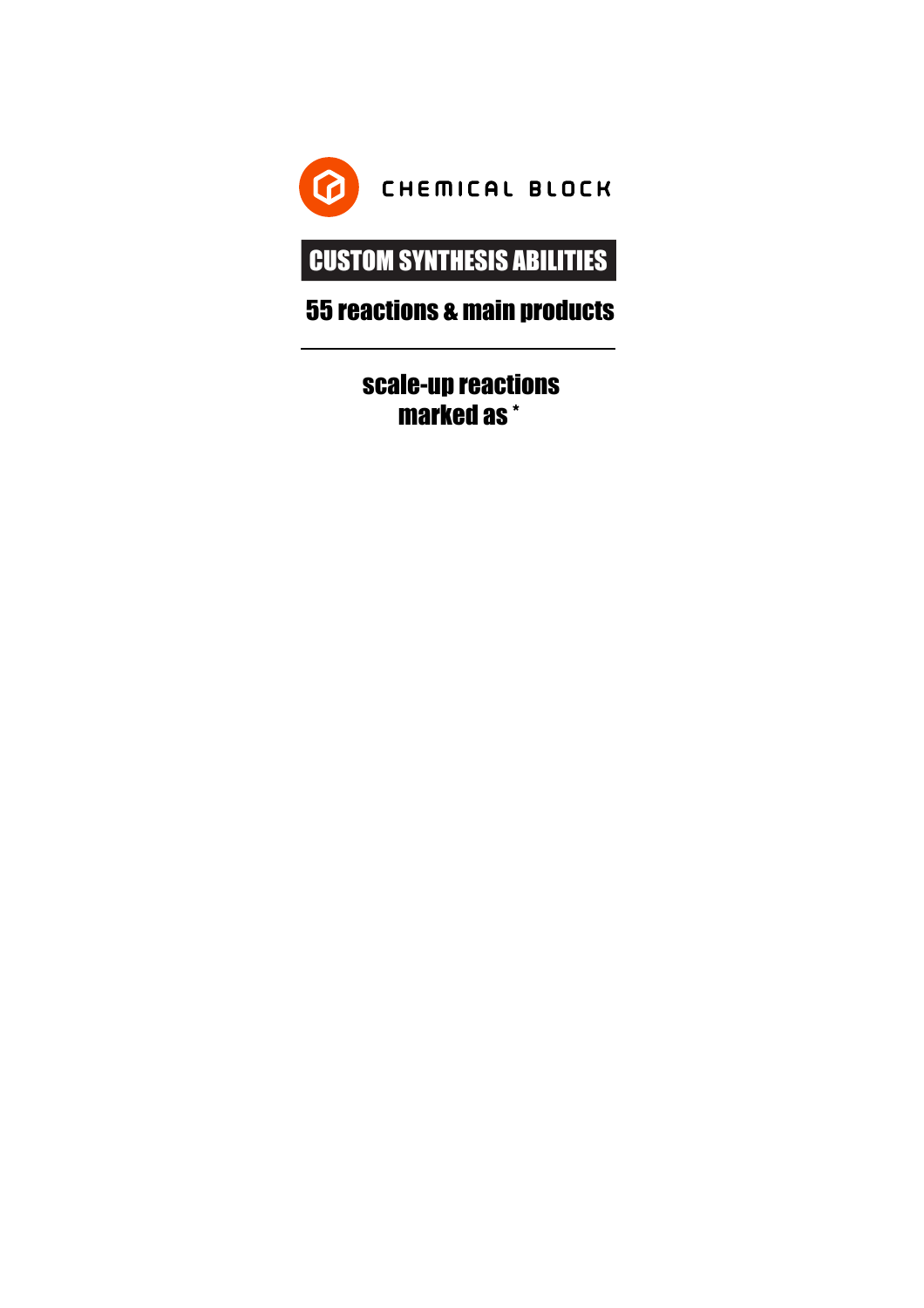| Page | Reaction                                                                                                           |
|------|--------------------------------------------------------------------------------------------------------------------|
| 134  | 1. Favorsky reaction*                                                                                              |
| 134  | Products of 1: Synthesis of cyclic carbonates, piperidones, chloro-, vinylacetylene derivatives                    |
| 135  | 2. Carol reaction*                                                                                                 |
| 135  | 3. Selective hydrogenation: triple bond to double bond*                                                            |
| 135  | 4. Hydrogenation of aromatic nitrogroup*                                                                           |
| 135  | 5. Hydrogenation of nitriles*                                                                                      |
| 136  | 6. Ammonia addition to activated double bond*                                                                      |
| 136  | 7. Methoxylation of olefines                                                                                       |
| 136  | 8. Mild electrooxidation of primary hydroxyl into aldehyde*                                                        |
| 136  | 9. Oxidative coupling of propargyl alcohols*                                                                       |
| 137  | 10. Cyclocarbonates from propargyl alcohols*                                                                       |
|      | Products of 10: Synthesis of N-polycyclic heterocycles: analogues of alkaloids, tryptamine, beta-ethylamine and    |
|      | aminoacid derivatives:                                                                                             |
| 137  | Part 1                                                                                                             |
| 138  | Part 2                                                                                                             |
| 139  | Part 3                                                                                                             |
| 139  | 11. Cyclocarbonates from epoxides                                                                                  |
| 140  | 12. Synthesis of yuvenile hormones*                                                                                |
| 140  | 13. Acid chloroanhydrides from acids and thionyl chlorides*                                                        |
| 141  | 14. Malondinitrile condensation with triethylorthoformate*                                                         |
| 141  | Products of 14: Synthesis of 5-membered amino-N-heterocycles with carboxylic group in ortho- position:             |
|      | precursors for condensed pyrimidines                                                                               |
| 140  | 15. Nitroacetyl ester condensation with triethylorthoformate                                                       |
| 142  | 16. Nitration of nitroacetic ester in two-phase system*                                                            |
| 142  | Products of 16: Synthesis of 5,6-membered nitro- and aminoheterocyclic derivatives - biologically active class of  |
|      | compounds: pyridones, pyranes, isoxazoles, pyrazoles, oxadiazoles, triazinones, aminoacids                         |
| 143  | 17. Amino to nitrogroup transformation for heterocycles                                                            |
| 143  | 18. N-Alkylation of 5-memberd nitrogen heterocycles by bromoketones*                                               |
| 143  | 19. Synthesis of monobromoacetone in two-phase system*                                                             |
| 143  | 20. One-step synthesis of 3,4-diamino-1,2,5-oxadiazole*                                                            |
| 144  | 21. Pyrolysis of cellulose into anhydrosugars*                                                                     |
| 144  | Products of 21: Synthesis of anhydrosugars by pyrolysis of cellulose and stereoselective synthesis of heterocyclic |
|      | systems with sugar fragment                                                                                        |
| 145  | 22. Oxydation of methyl in aromatic compounds*                                                                     |
| 145  | Products of 22: Synthesis of heterocycles from trinitrotoluene (TNT)                                               |
| 146  | 23. One-step synthesis of 1-substituted tetrazoles                                                                 |
| 147  | 24. Synthesis of trifluorobenzoic fluoroanhydrate in liqiud HF*                                                    |
| 147  | Products of 24: Synthesis of CF3-derivatives of aromatics and 5,6-membered heterocycles                            |
| 148  | 25. Trifluoromethylation of p-nitrophenol*                                                                         |
| 148  | Products of 25: Synthesis of derivatives of trifluorometoxyaniline                                                 |
| 146  | 26. Catalyst for chiral aminoacid synthesis                                                                        |
| 146  | 27. Bischler-Napiralski Reaction*                                                                                  |
| 149  | 28. Synthesis of $\beta$ -aminoacids                                                                               |
| 149  | 29. Hydrogenation of ketones                                                                                       |
| 149  | 30. Synthesis of propargylamines*                                                                                  |
| 149  | 31. Synthesis of hydrazines                                                                                        |
| 150  | 32. Synthesis of heterylmalonaldehydes                                                                             |
| 150  | 33. Synthesis of triptamines (Fischer-Grandberg reaction)*                                                         |
| 150  | 34. Reductive amination                                                                                            |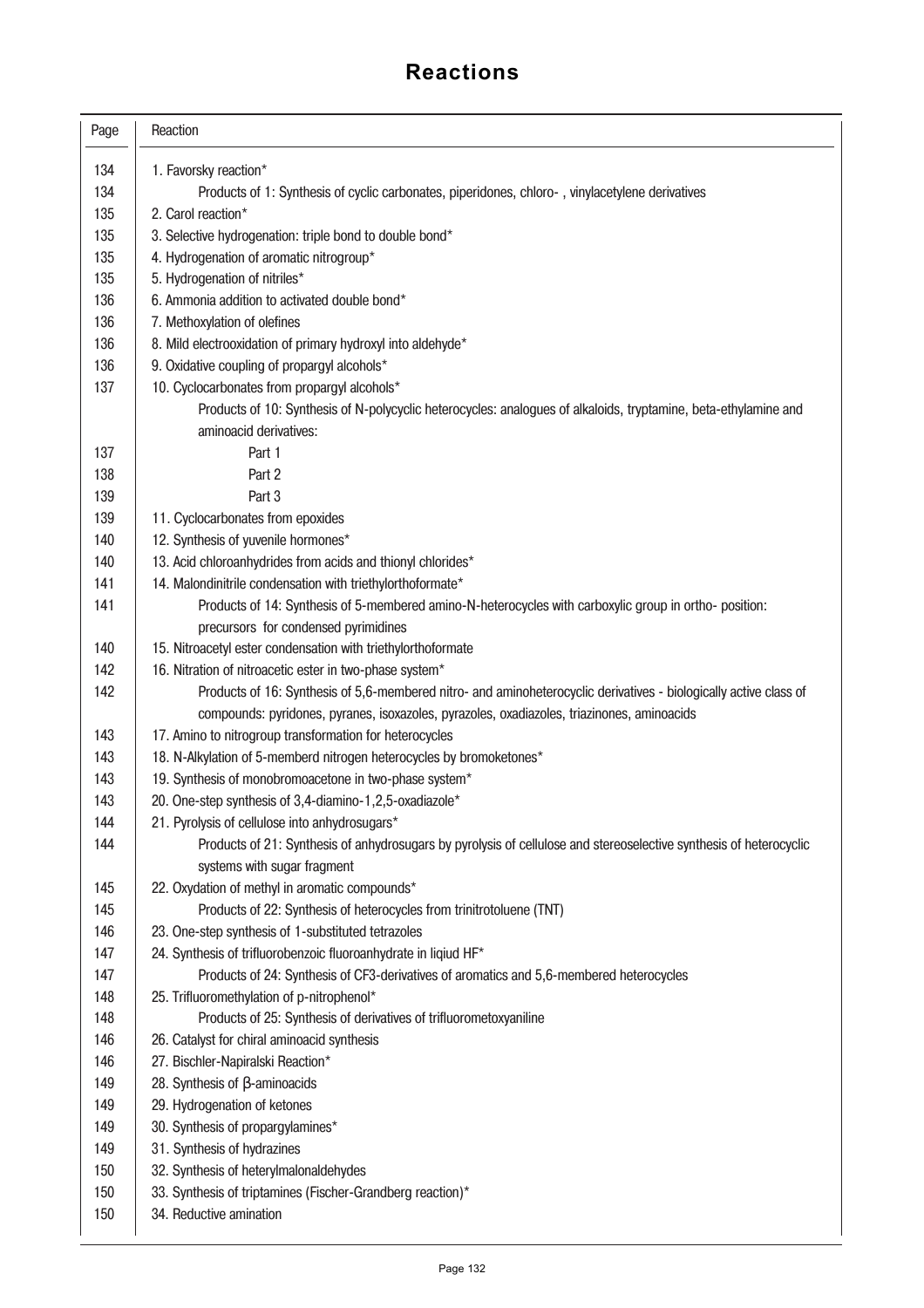| Page | Reaction                                                                                       |
|------|------------------------------------------------------------------------------------------------|
| 150  | 35. Synthesis of 4-carboxy-quinolines by isatin ring-opening*                                  |
| 151  | 36. Cyanoethylation followed by hydrogenation*                                                 |
| 151  | 37. Jap-Klingemann reaction followed by Fischer rearrangement*                                 |
| 151  | 38. Triptamine synthesis by dihydrocarboline hydrolysis                                        |
| 152  | 39. Transformation of hydroxybenzoic acids to alkoxybenzoic acids*                             |
| 152  | 40. Selective oxidation of one methyl group                                                    |
| 152  | 41. Mannih condensation: dinitroacetate with aldehydes and azide-ion                           |
| 153  | 42. One-pot cyclo-nitration and Me-oxidation                                                   |
| 153  | 43. Synthesis of 2-amino-4 carboxythiazoles                                                    |
| 153  | 44. Modification of Riehm reaction followed by hydrogenation                                   |
| 154  | 45. Transformation of 4-(5)-bromoimidazoles into 4-(5)-carboxyimidazoles                       |
| 154  | 46. Bromination of anilines                                                                    |
| 154  | 47. Isatin synthesis                                                                           |
| 155  | 48. Nitration of isatines                                                                      |
| 155  | 49. Synthesis of antranilic acids from isatines                                                |
| 155  | 50. Synthesis of indazoles from ortho-methylanilines                                           |
| 156  | 51. Oxidation of phenantroline                                                                 |
| 156  | 52. Introduction of 1-aminopropyl fragment into imidazoles*                                    |
| 156  | 53. Synthesis of 4-chlorobutanol*                                                              |
| 157  | 54. Synthesis of 3-(5)-1,2,4-triazolylacetic acides                                            |
| 157  | 55. Synthesis of 5-carboxyisoxazoles with aldehyde function                                    |
|      |                                                                                                |
|      | <b>Reaction Types:</b>                                                                         |
|      | Hydrogenation: 3, 4, 5, 29, 34, 36, 44, 45, 46, 52                                             |
|      | Heterocycles Formation: products of 1, 2, products of 2 [parts 1,2,3], 11, products of 14,     |
|      | products of 16, 20, 21, products of 21, 22, 23, products of 24, products of 25,                |
|      | 27, 33, 35, 36, 37, 41, 43, 44, 47, 54, 55                                                     |
|      | Alkylation: 18, 26, 39, 45                                                                     |
|      | Diazotation: 17, 31, 50                                                                        |
|      | Oxidation: 8, 9, 22, 40, 41, 42, 51, 53                                                        |
|      | Introduction of Halogens: 19, 24, 25, 30, 43                                                   |
|      | Nitration: 16, 42, 48, 55                                                                      |
|      | Condensation: 12, 14, 15, 28                                                                   |
|      | Nucleophylic addition: 1, 6, 7, 52                                                             |
|      | Halogenanhydrides formation: 13, 24                                                            |
|      | Miscellaneous: 2, 32, 38                                                                       |
|      | Hydrolysis: 49                                                                                 |
|      |                                                                                                |
|      | Reactions with well development scale-up technologies:                                         |
|      | 1, 2, 3, 4, 5, 6, 8, 9, 10, 12, 13, 14, 16, 18, 19, 20, 21, 22, 24, 25, 27, 30, 36, 39, 52, 53 |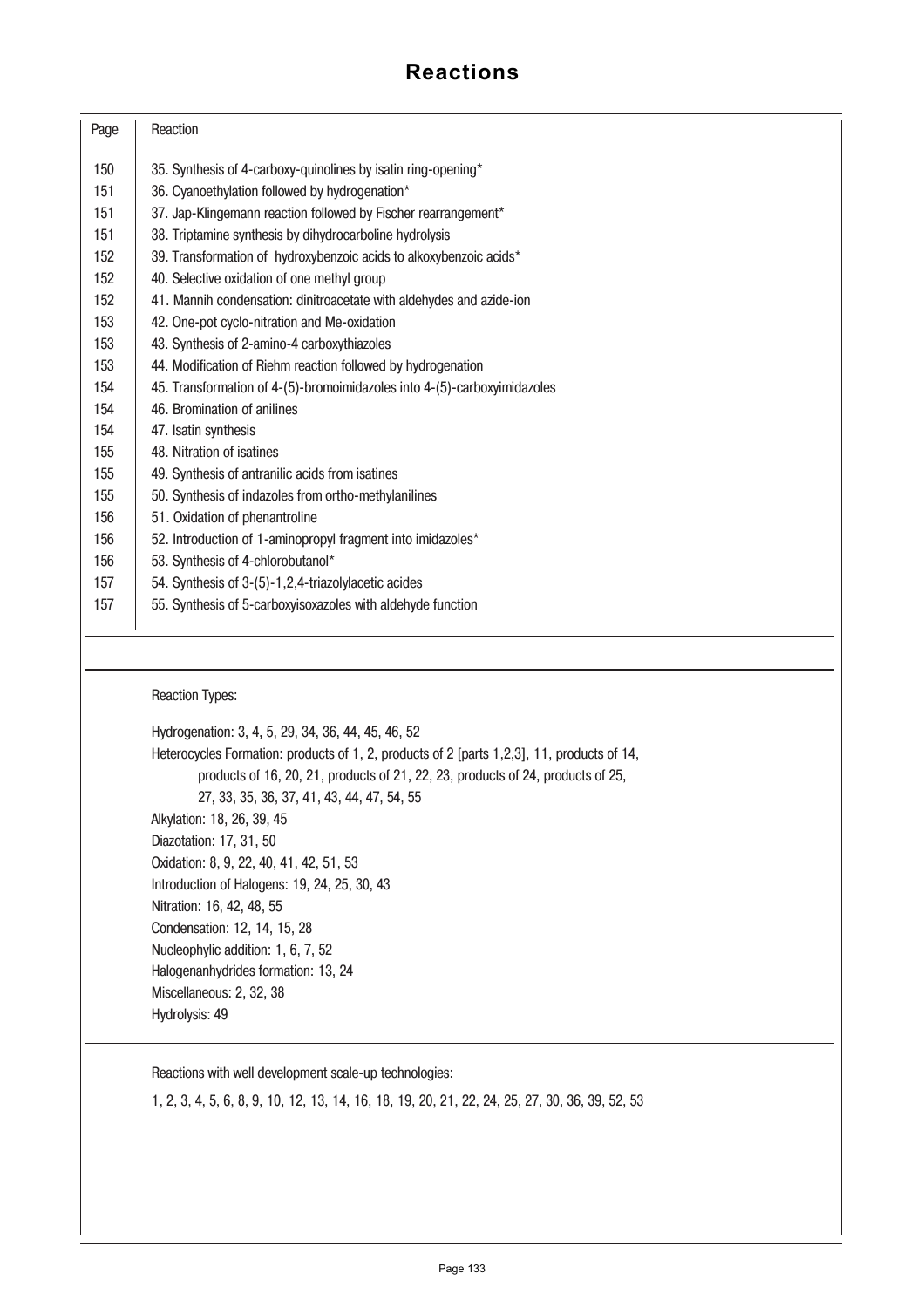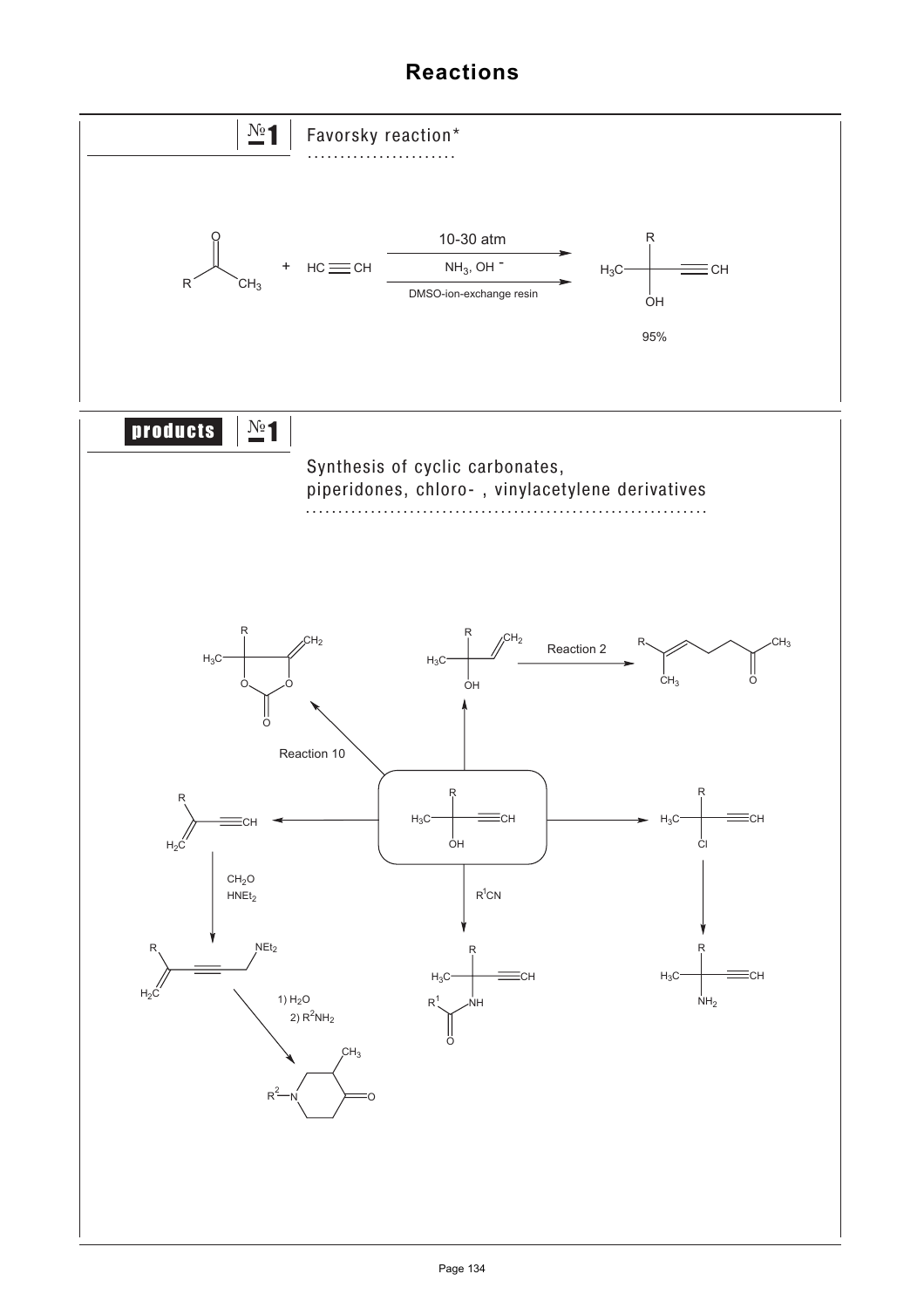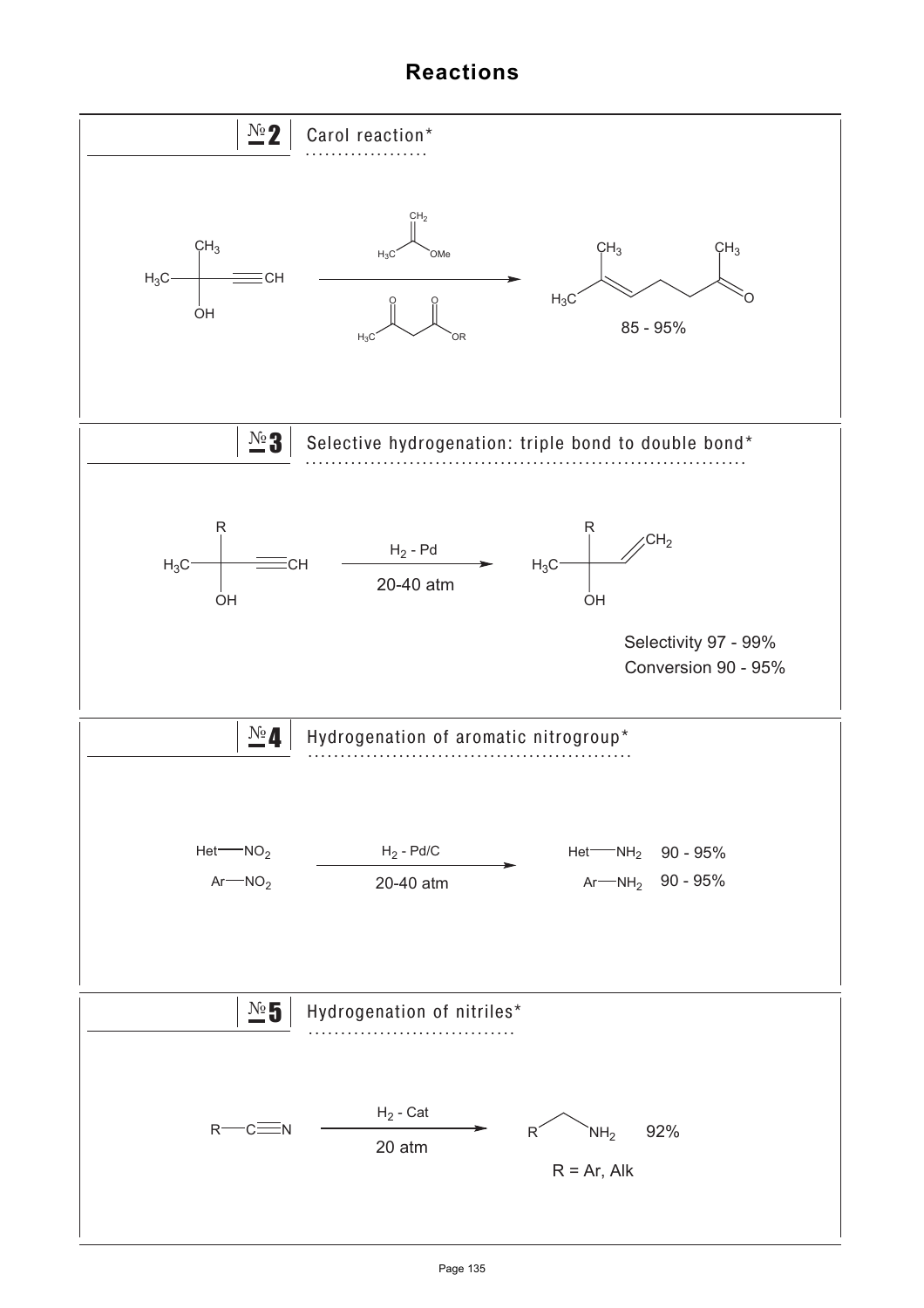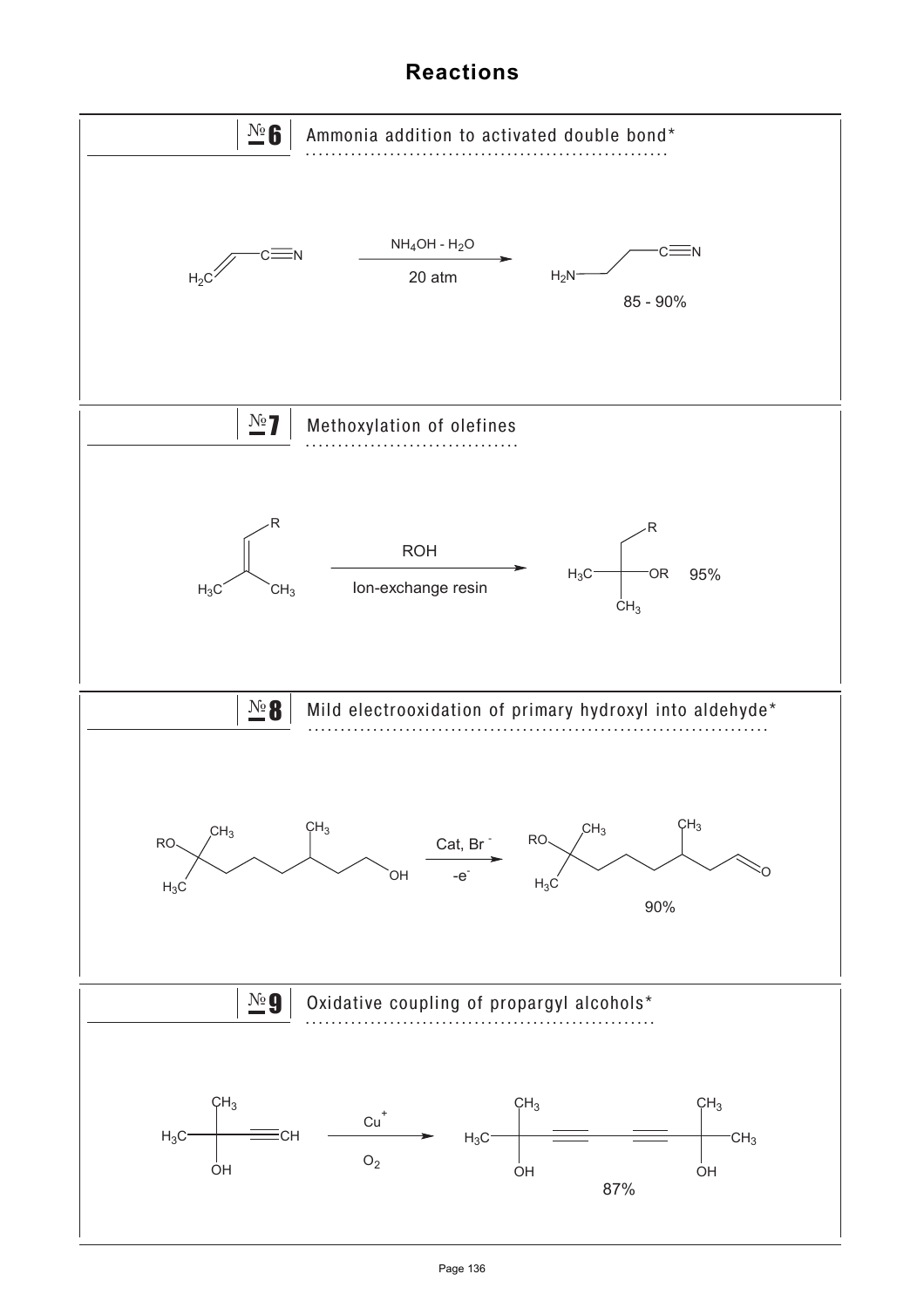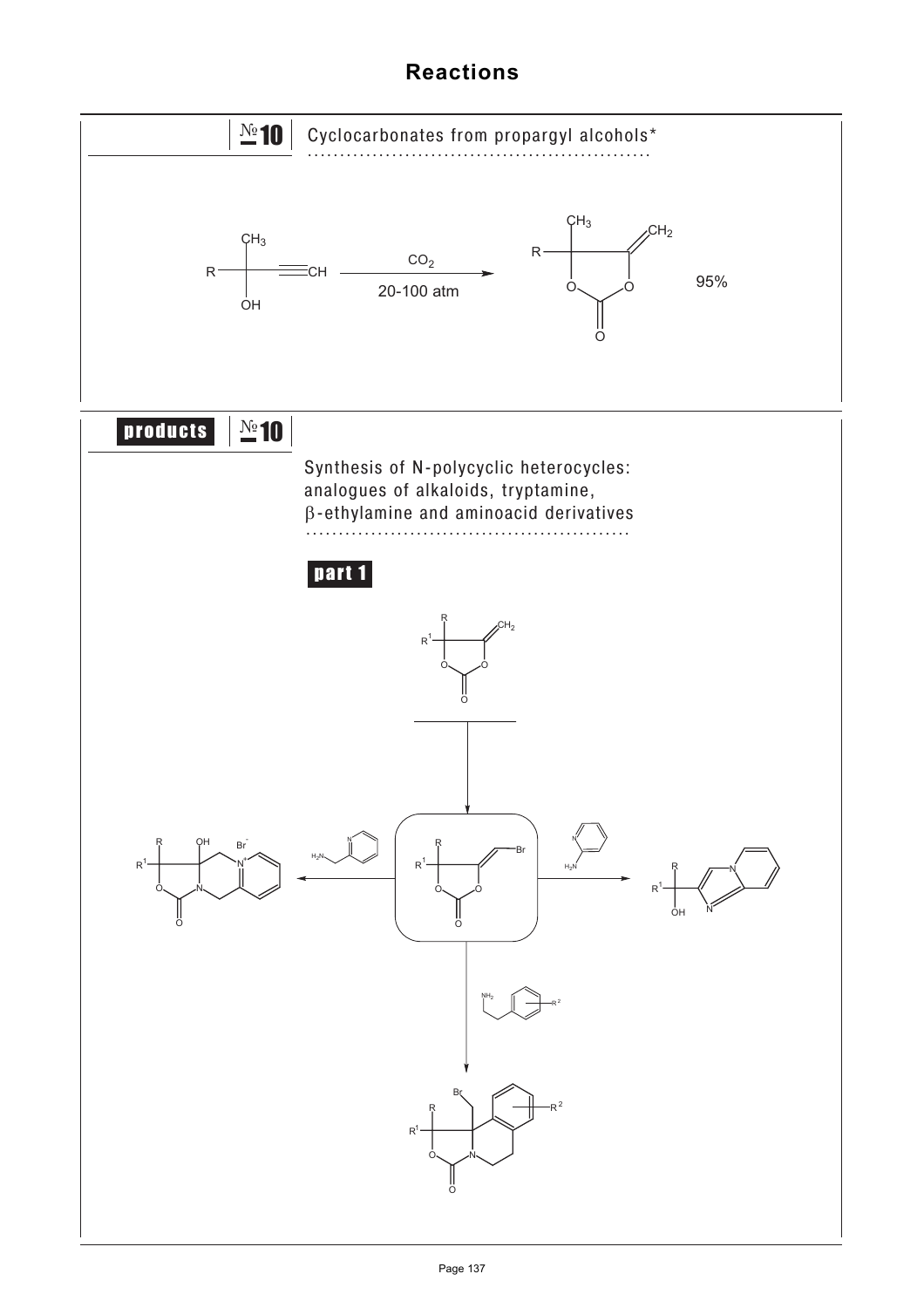#### products | No 10 part 2 Synthesis of N-polycyclic heterocycles: analogues of alkaloids, tryptamine, βethylamine and aminoacid derivatives ...................................................  $0$   $0$  $\frac{1}{c}$ R R1  $H<sub>2</sub>$ 0 N O  $R^1$  $\mathsf{CH}_2$ CH<sub>3</sub> CH<sub>3</sub>  $R^2$  $0\sim$   $NR^2$ O  $H_3C \longrightarrow \longrightarrow CH_3$  $\mathsf{CH}_3$  $\overline{G}H_2$ O N O R1  $\varsigma$ H $_3$ CH<sub>3</sub> X OH ςH<sub>3</sub> 0 N O  $H_3C \longrightarrow$  CH<sub>3</sub> X CH<sub>3</sub> CH<sub>2</sub>  $X = OH$ , NHAr NH O<sub>V</sub>NH  $H_3C \sim$  OH R R1 O  $N$   $\sim$  0 O  $H_3C \longrightarrow \leftarrow CH_3$ Y X 0、 *N* O R <sup>R</sup><sup>1</sup> <sup>N</sup>  $H_3$ X O N O R <sup>R</sup><sup>1</sup> <sup>N</sup>  $H_3C$  H  $H_2N$  $H_2N$  $H_2N$  $H_2N$ X  $NH<sub>2</sub>NH<sub>2</sub>$ XNH2  $Y$  = Me, NH $_2$ , NHCOCF $_3$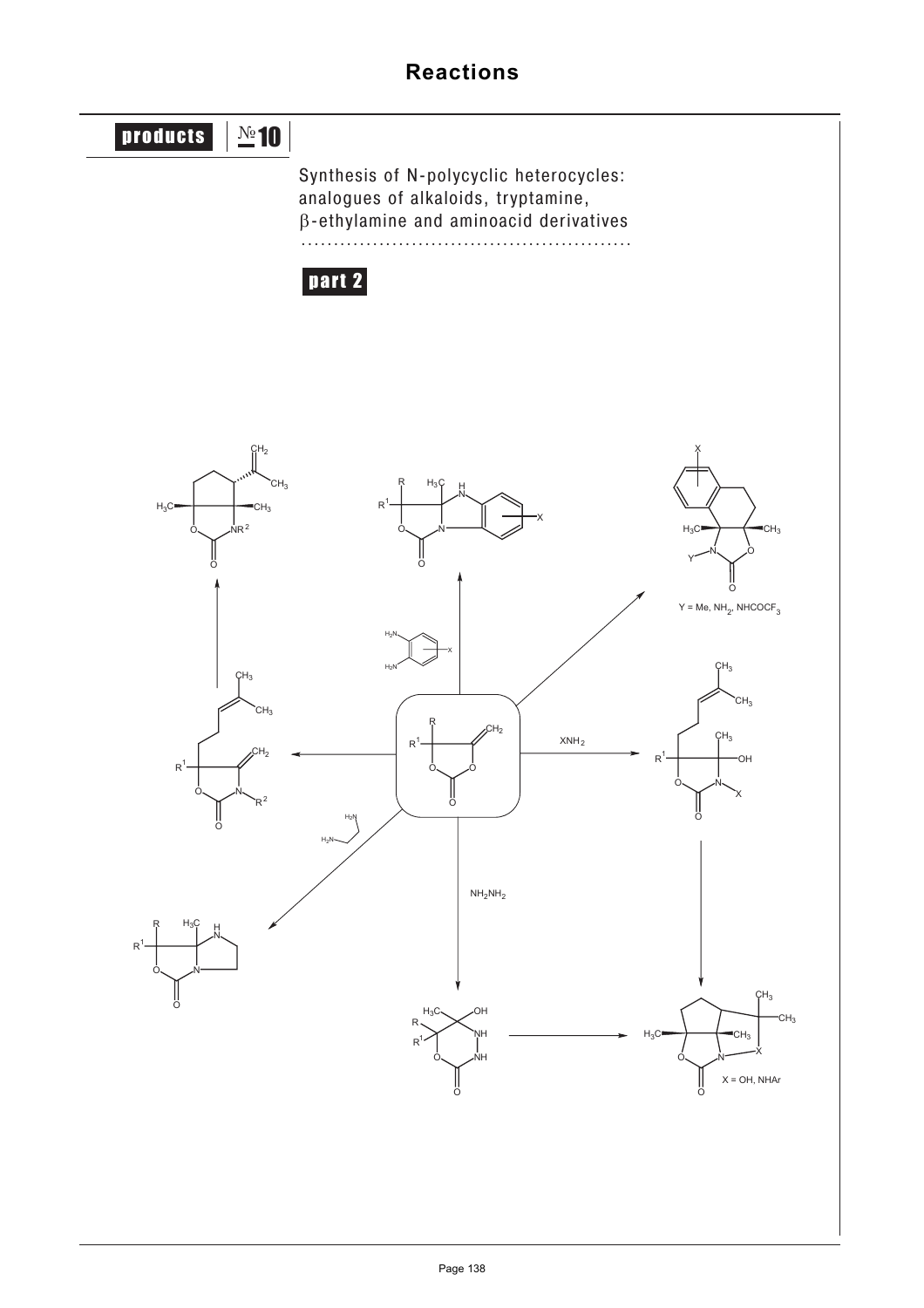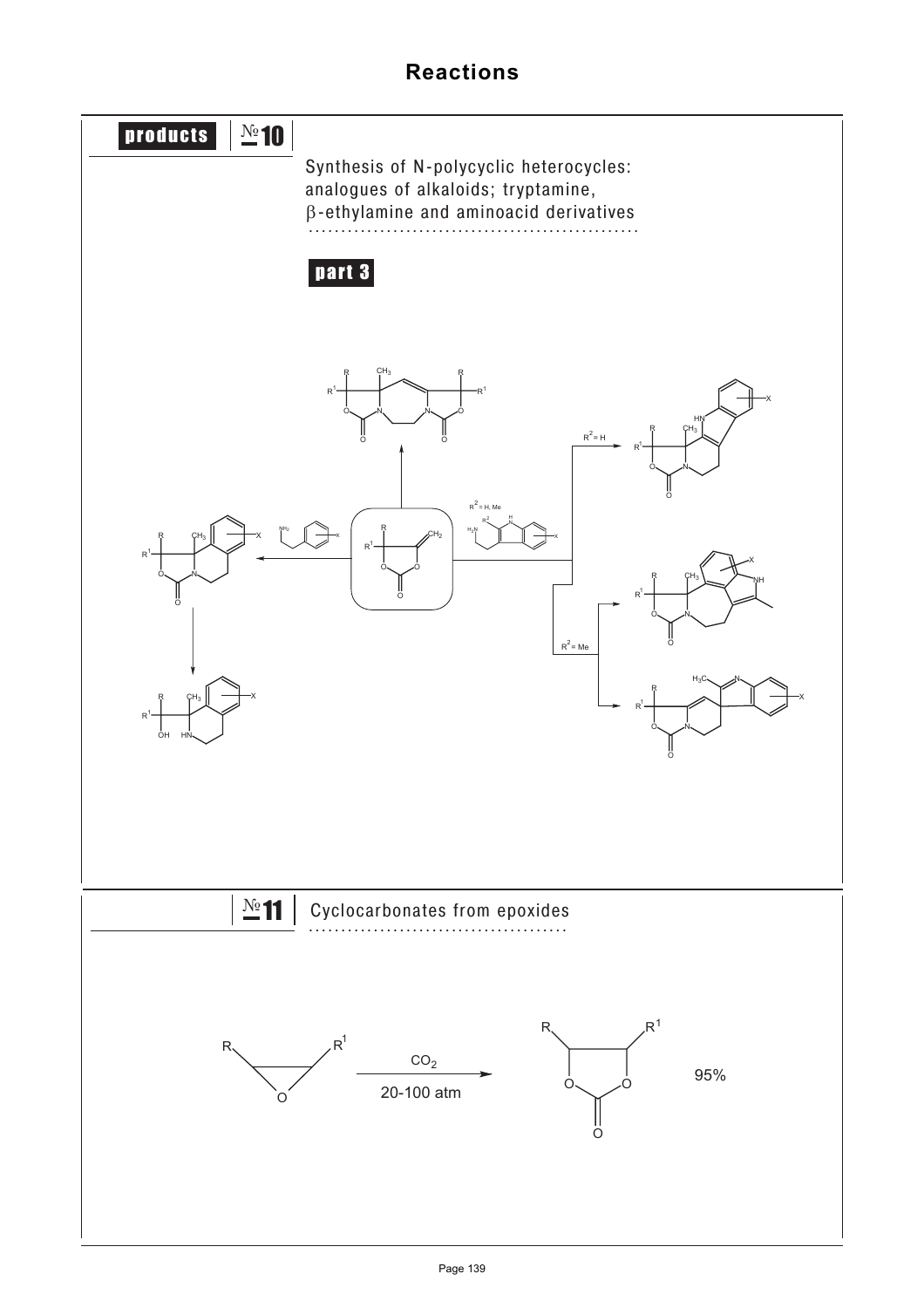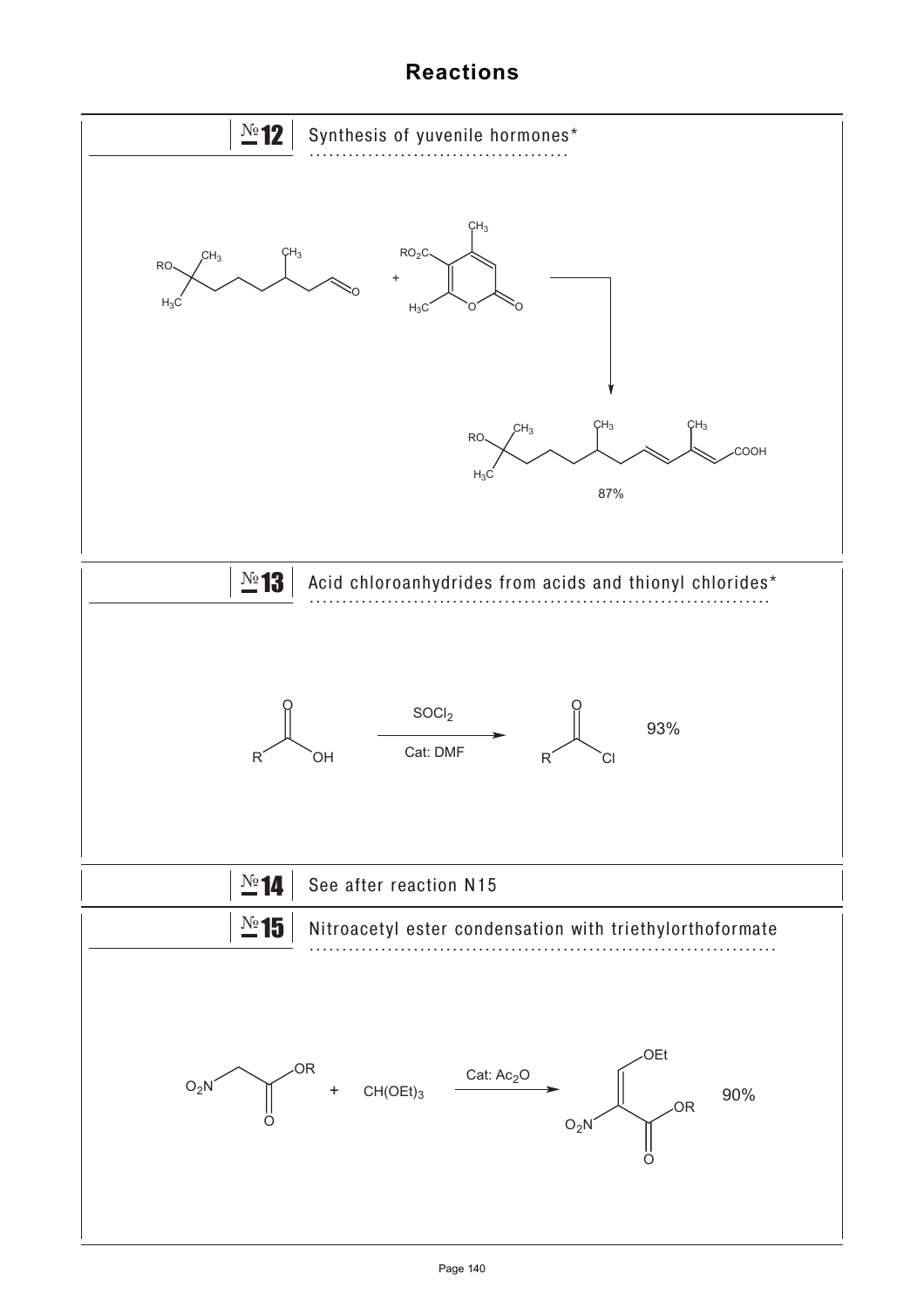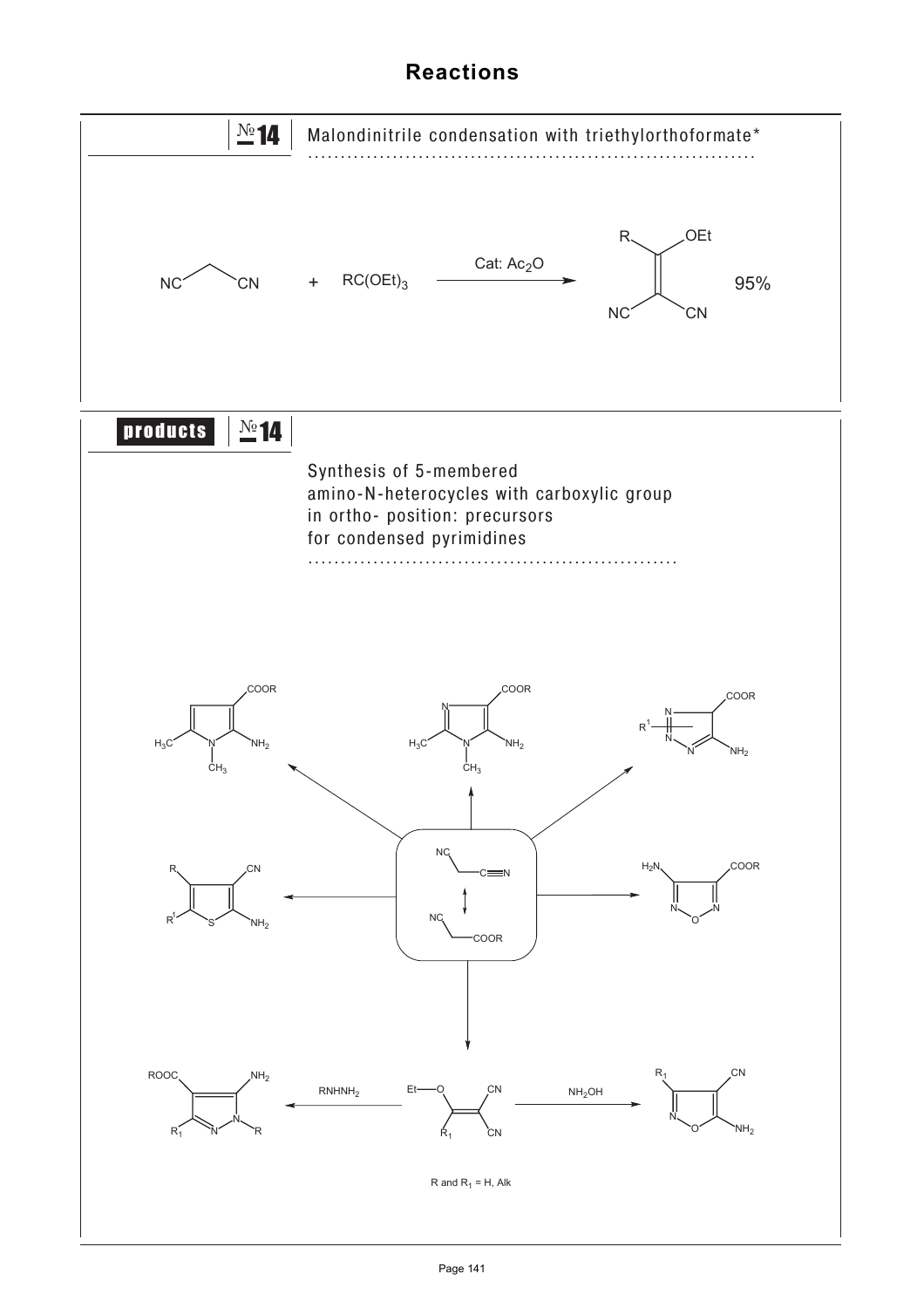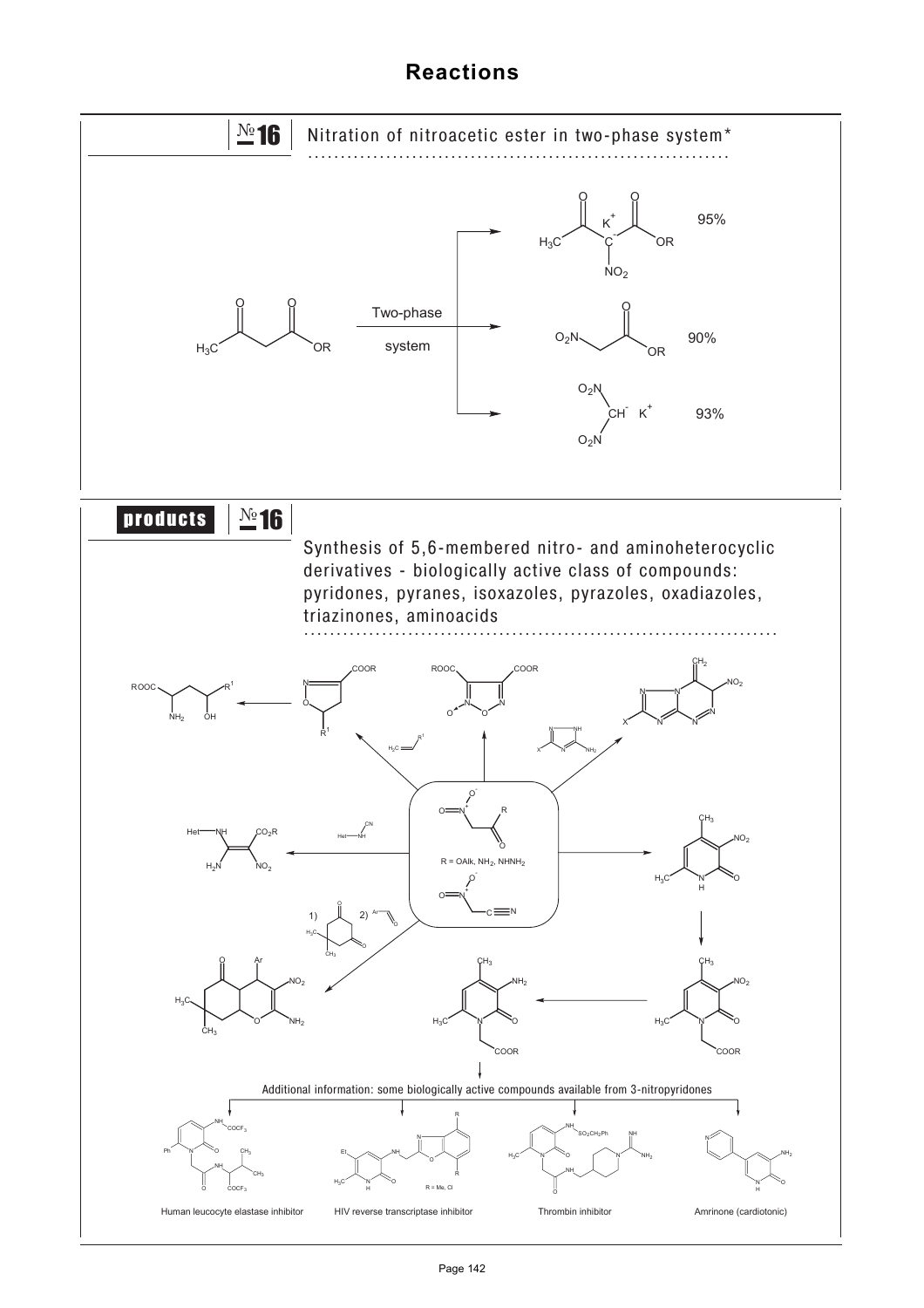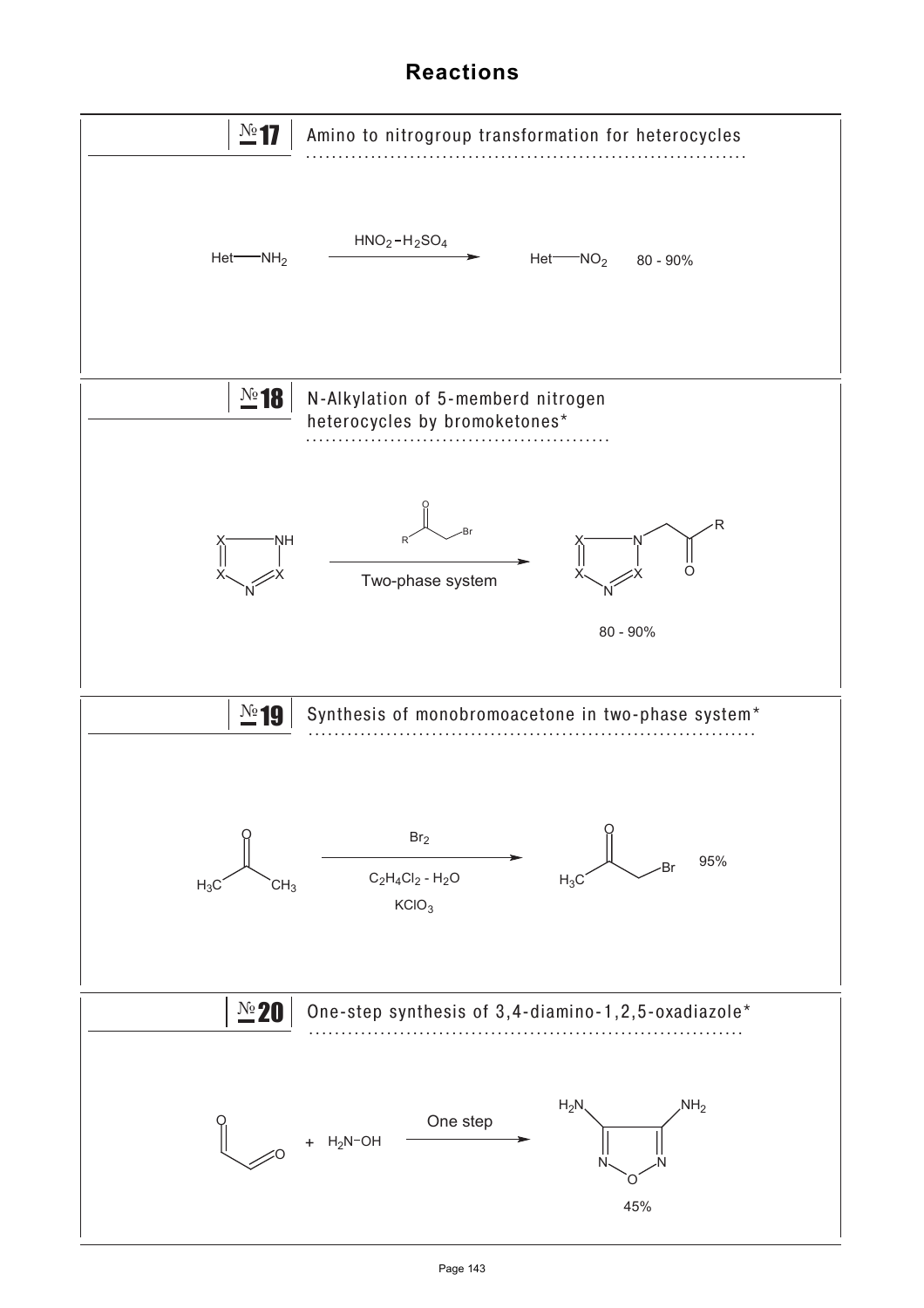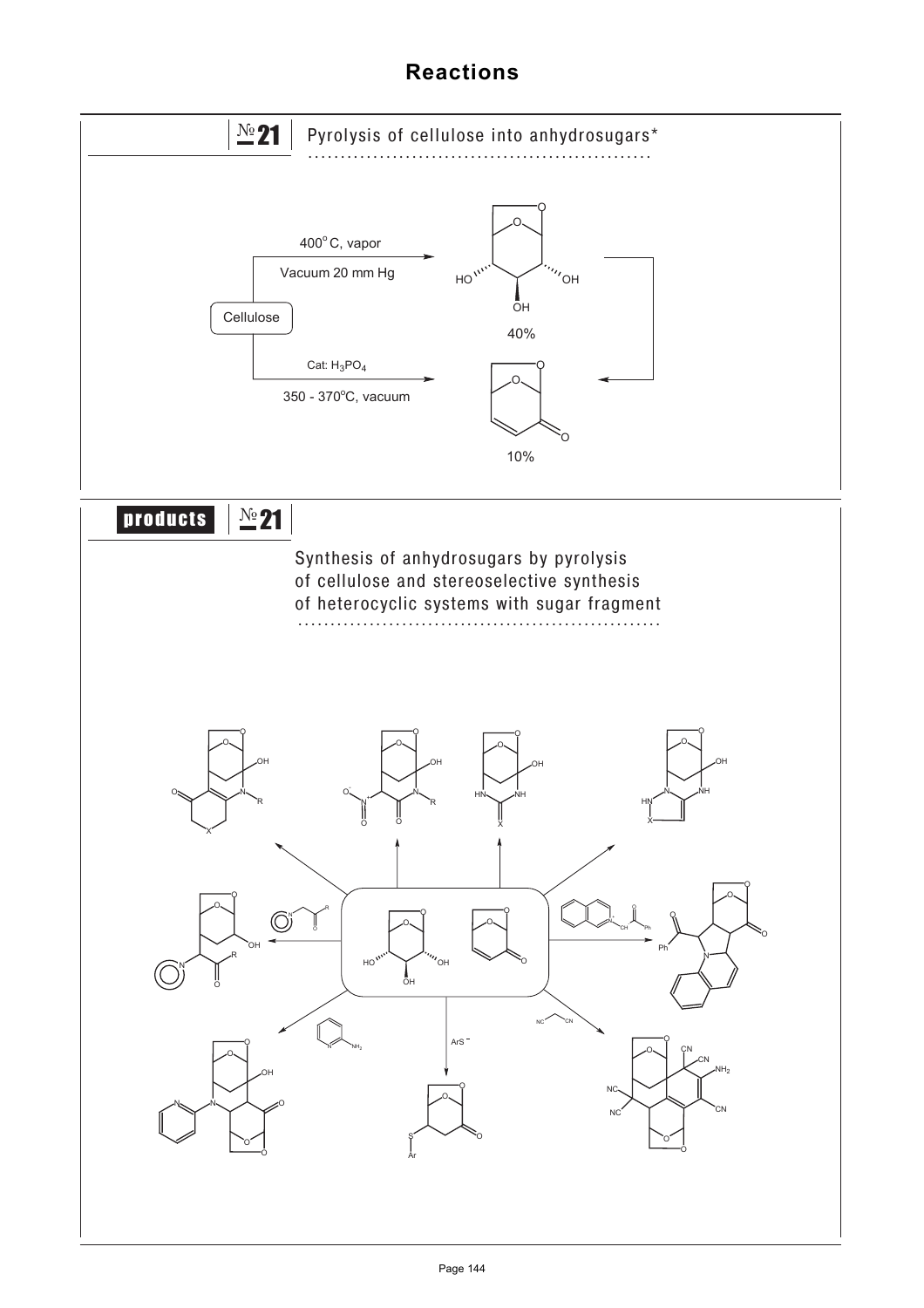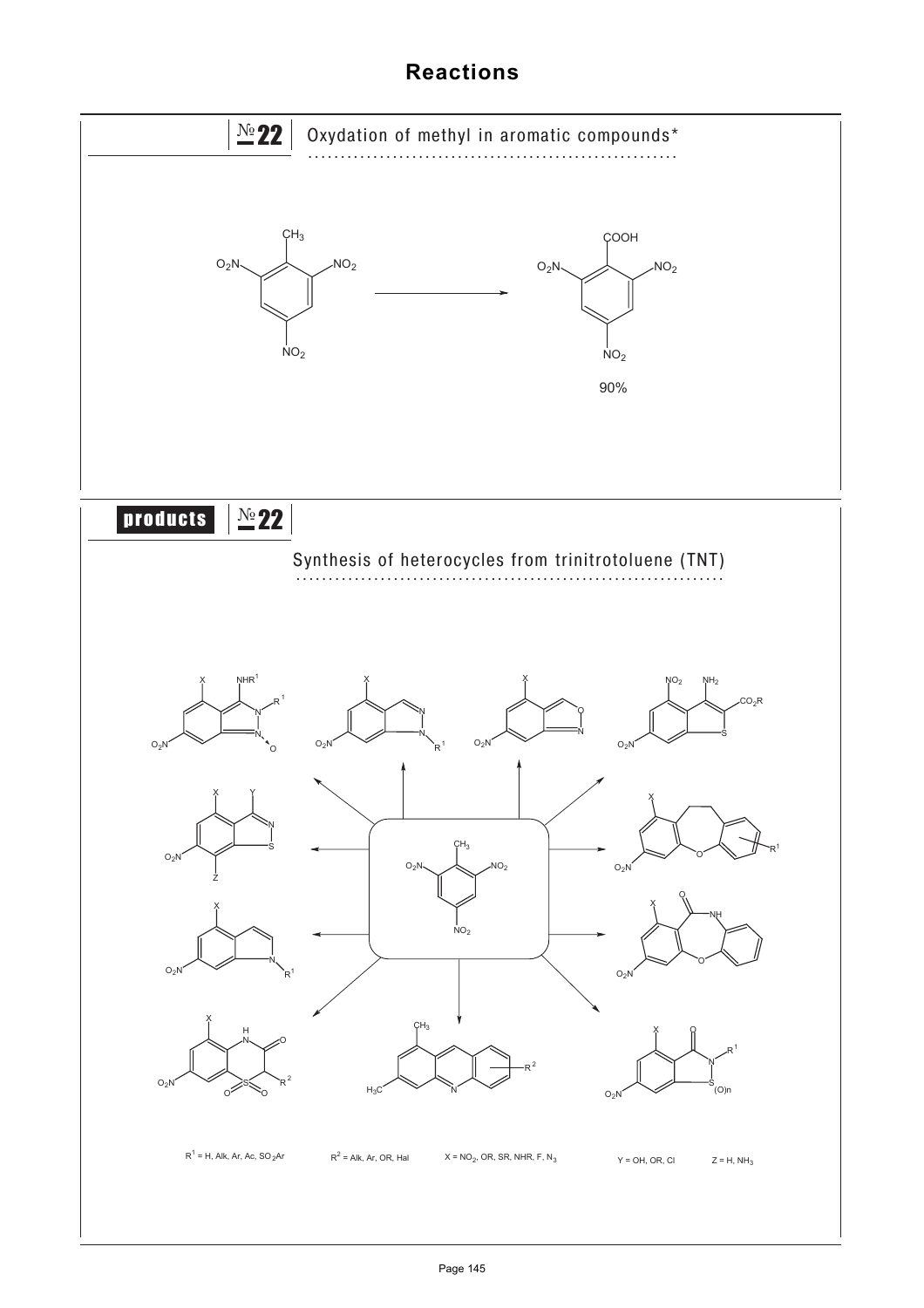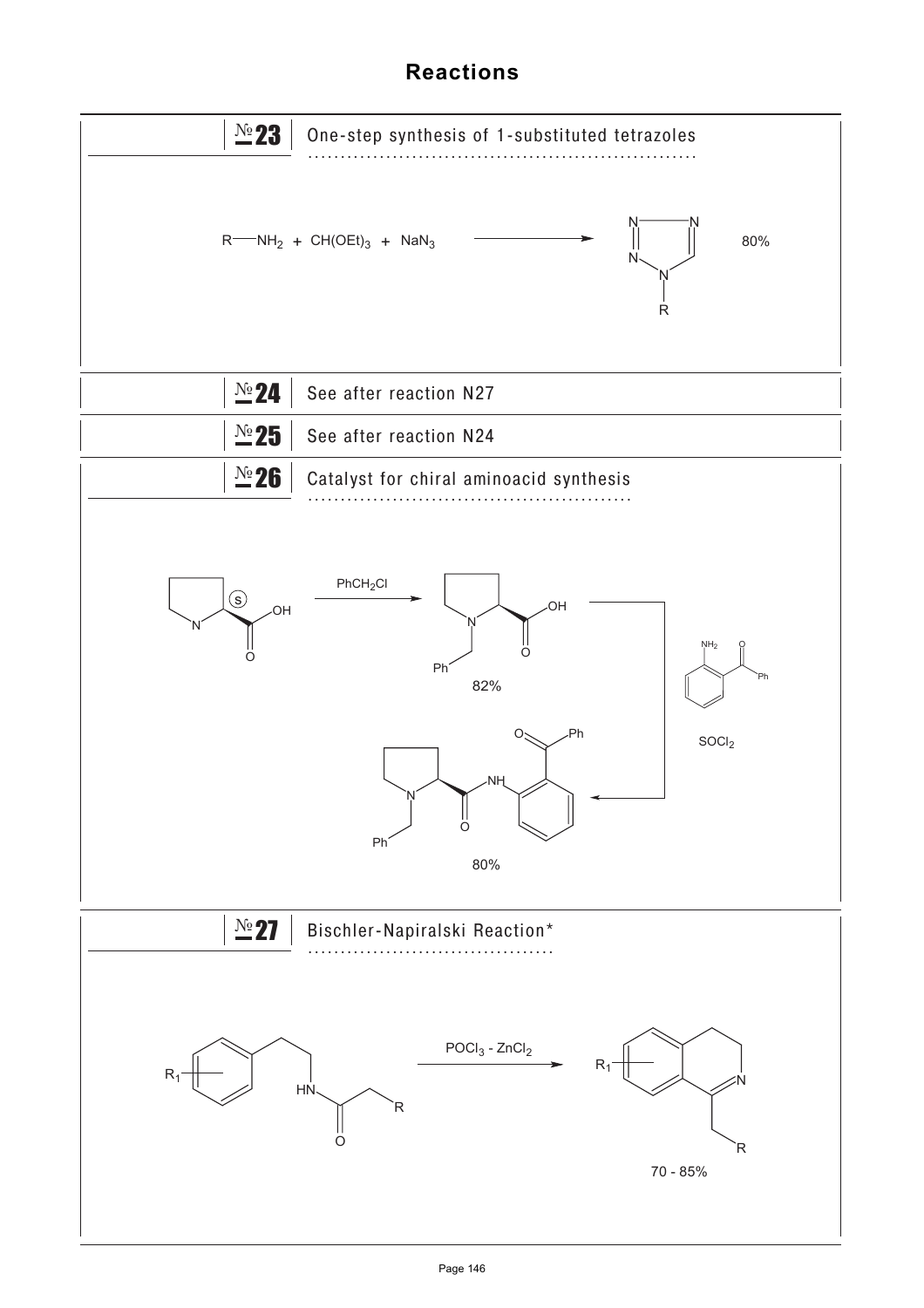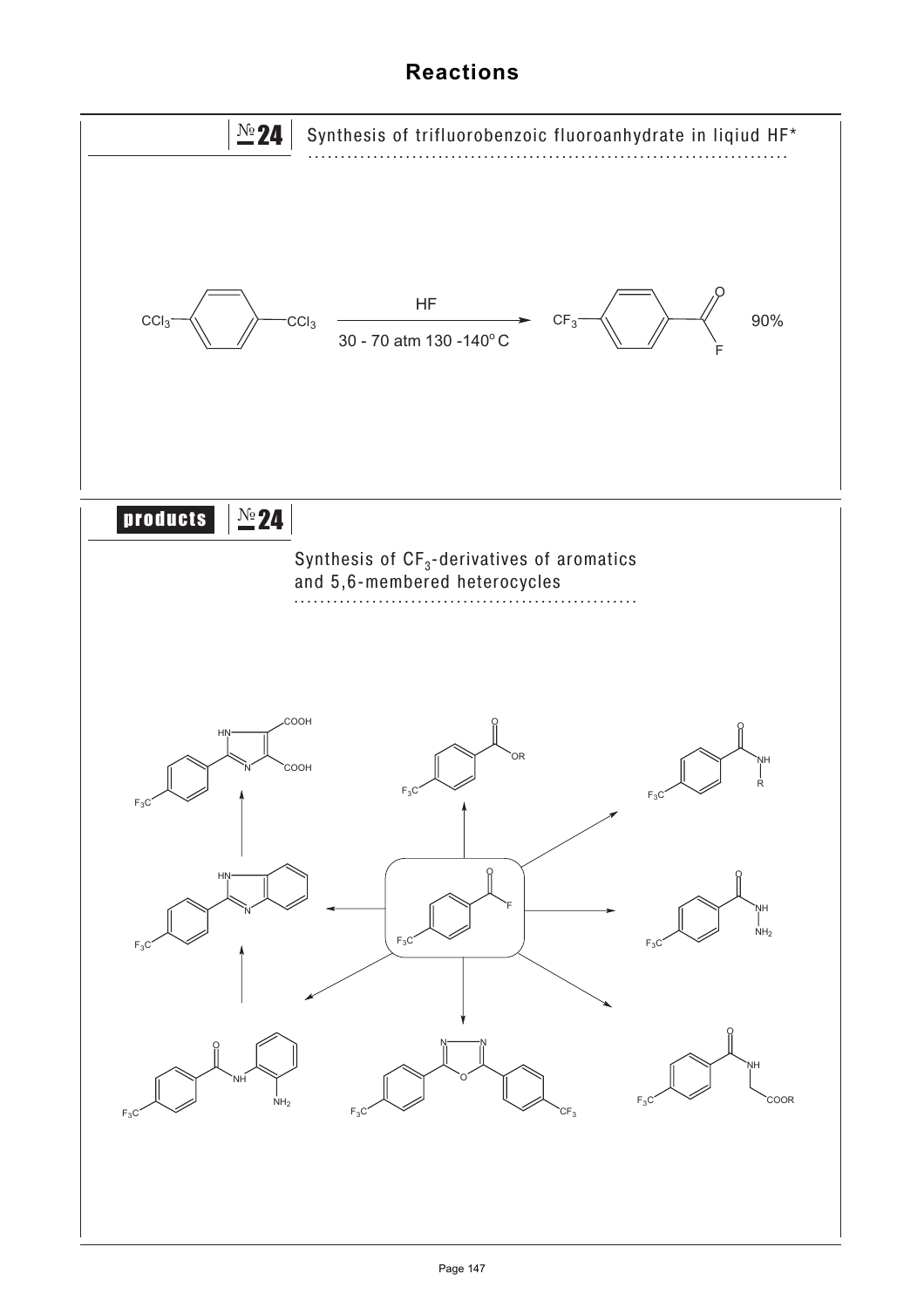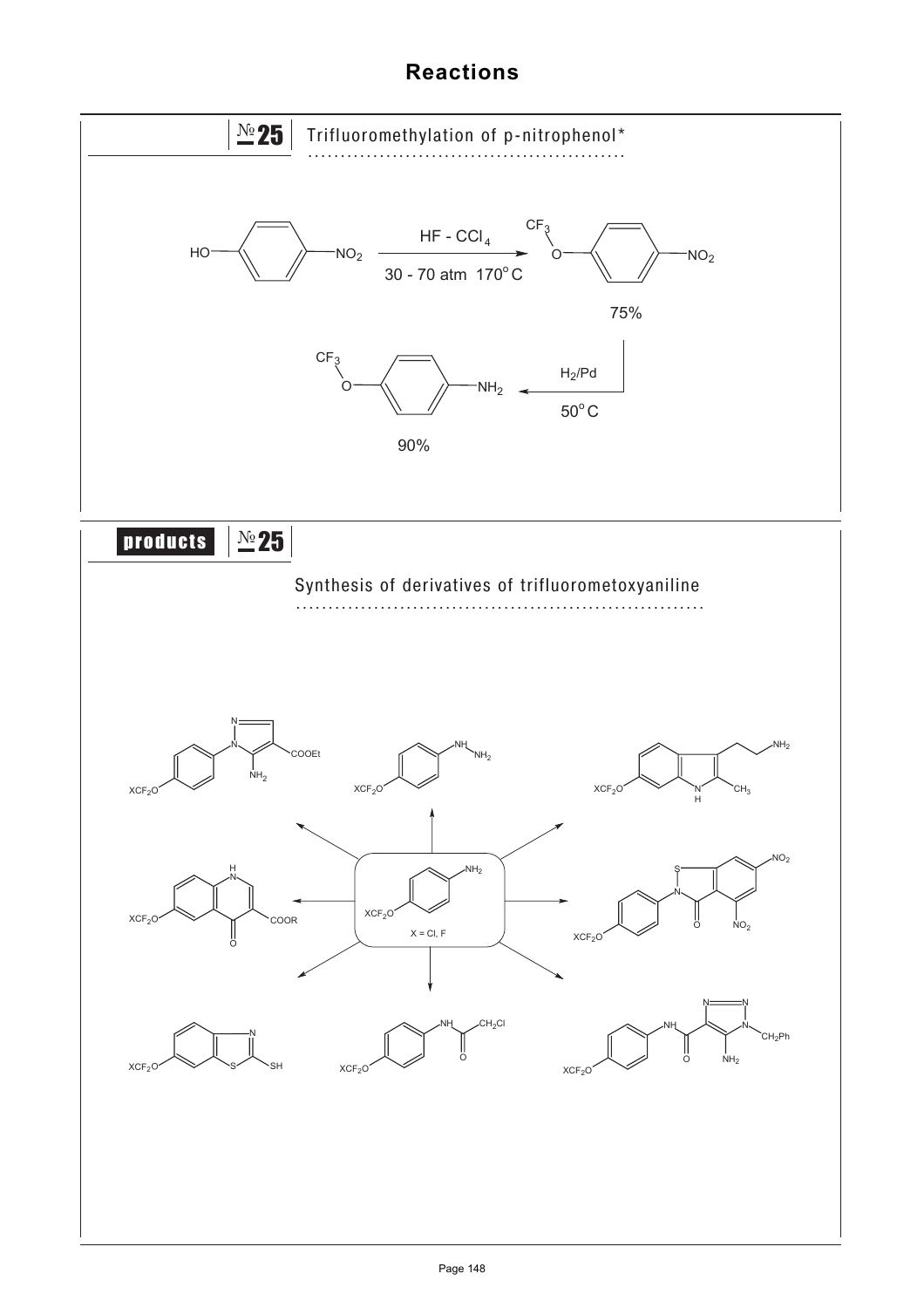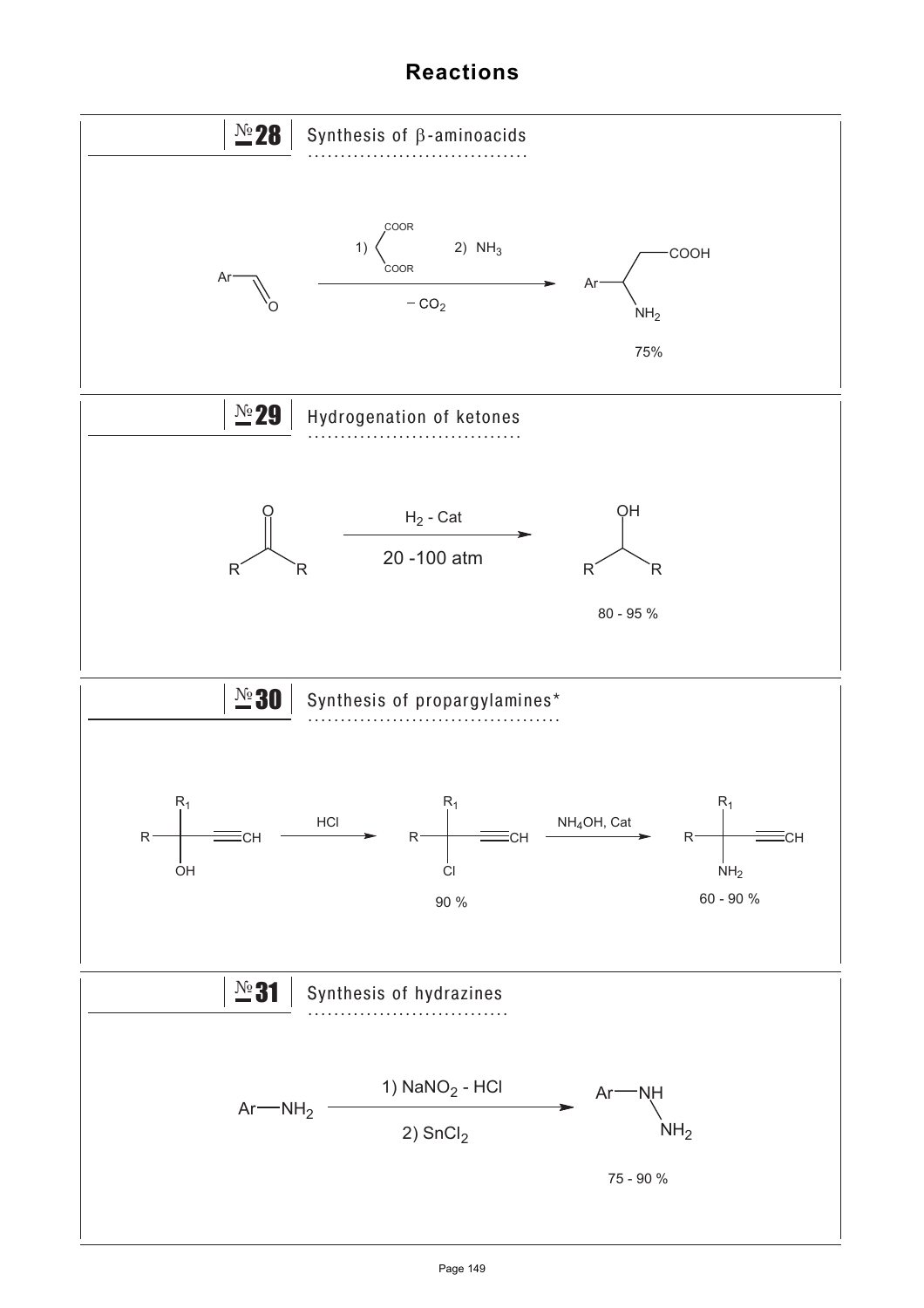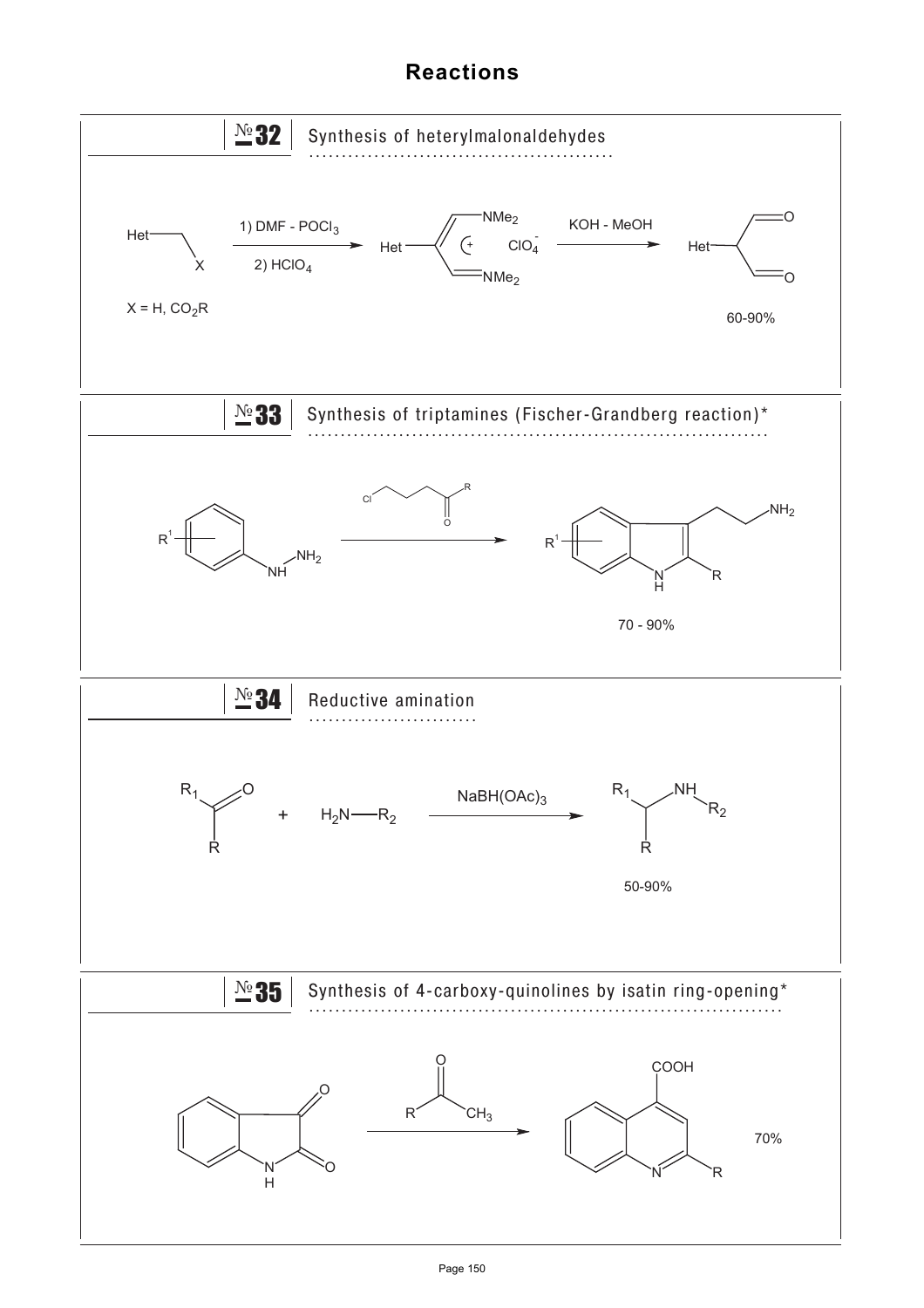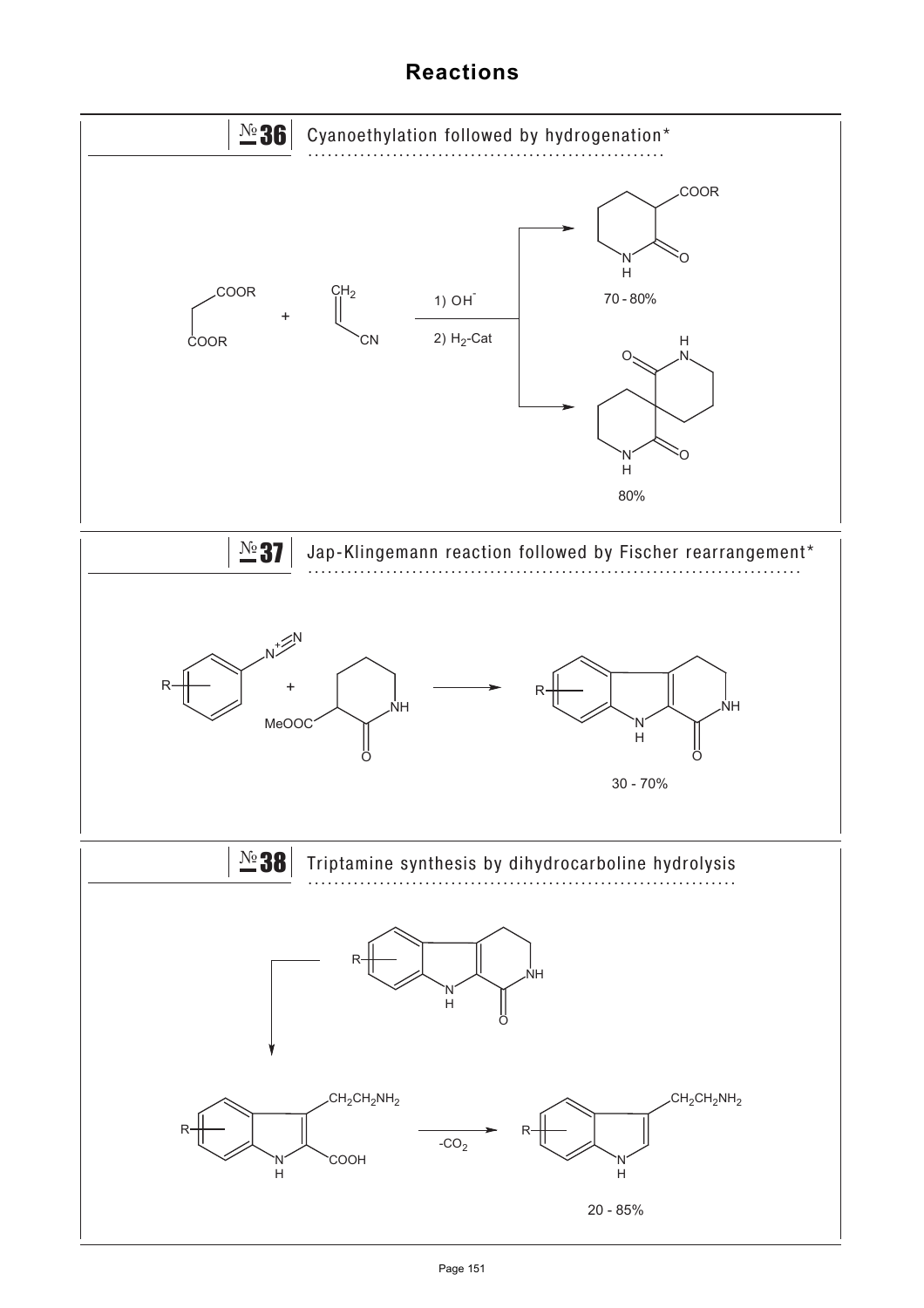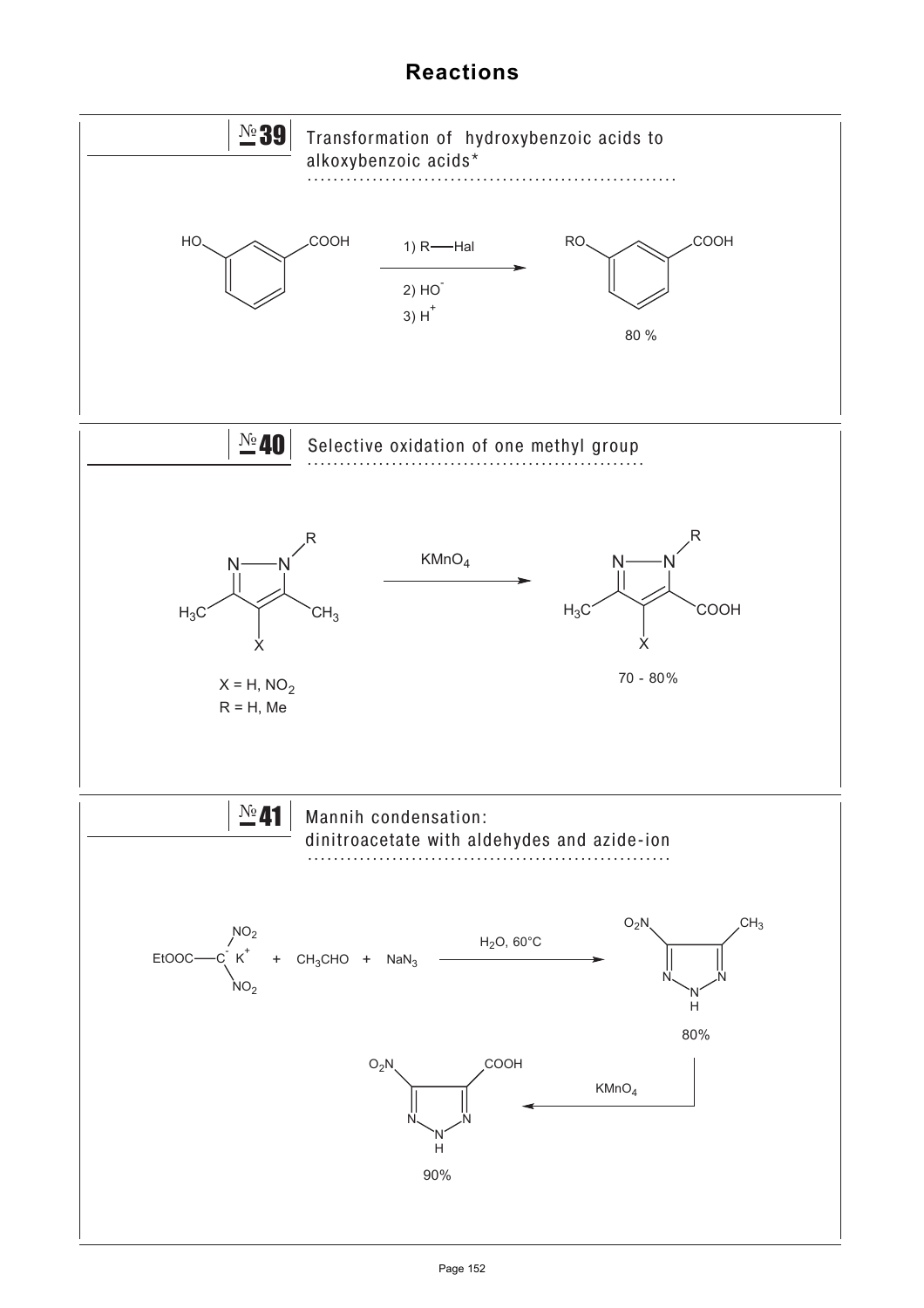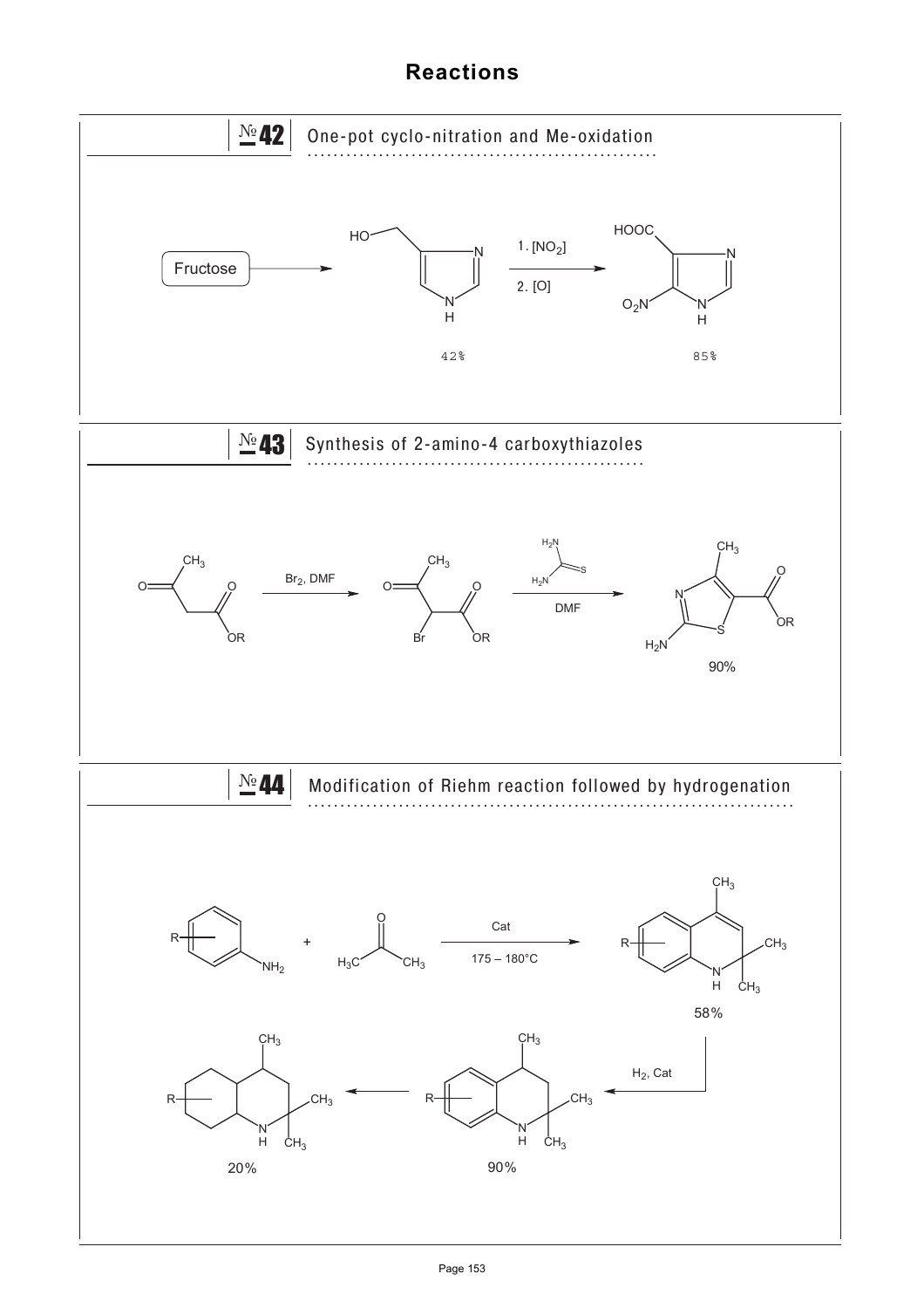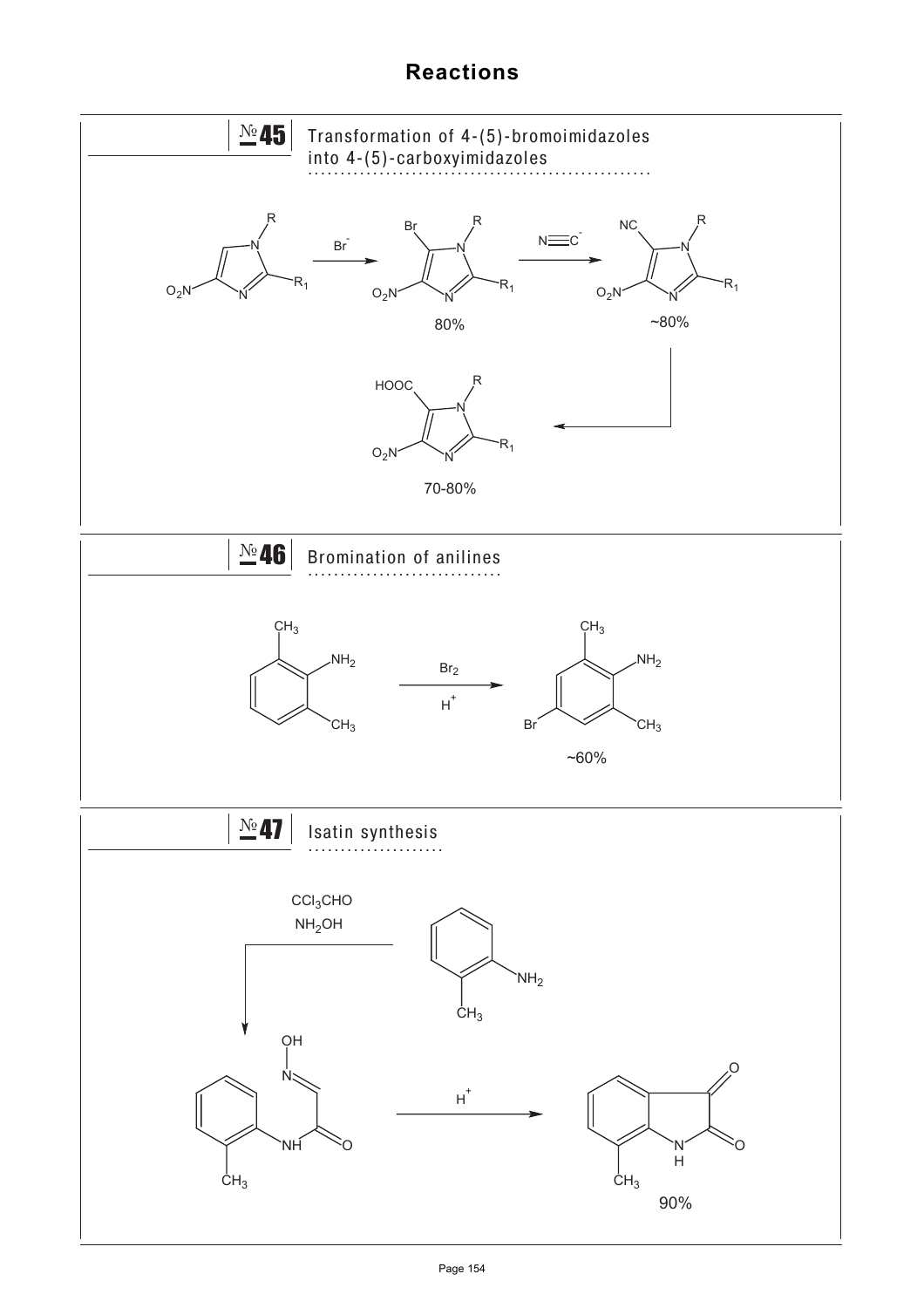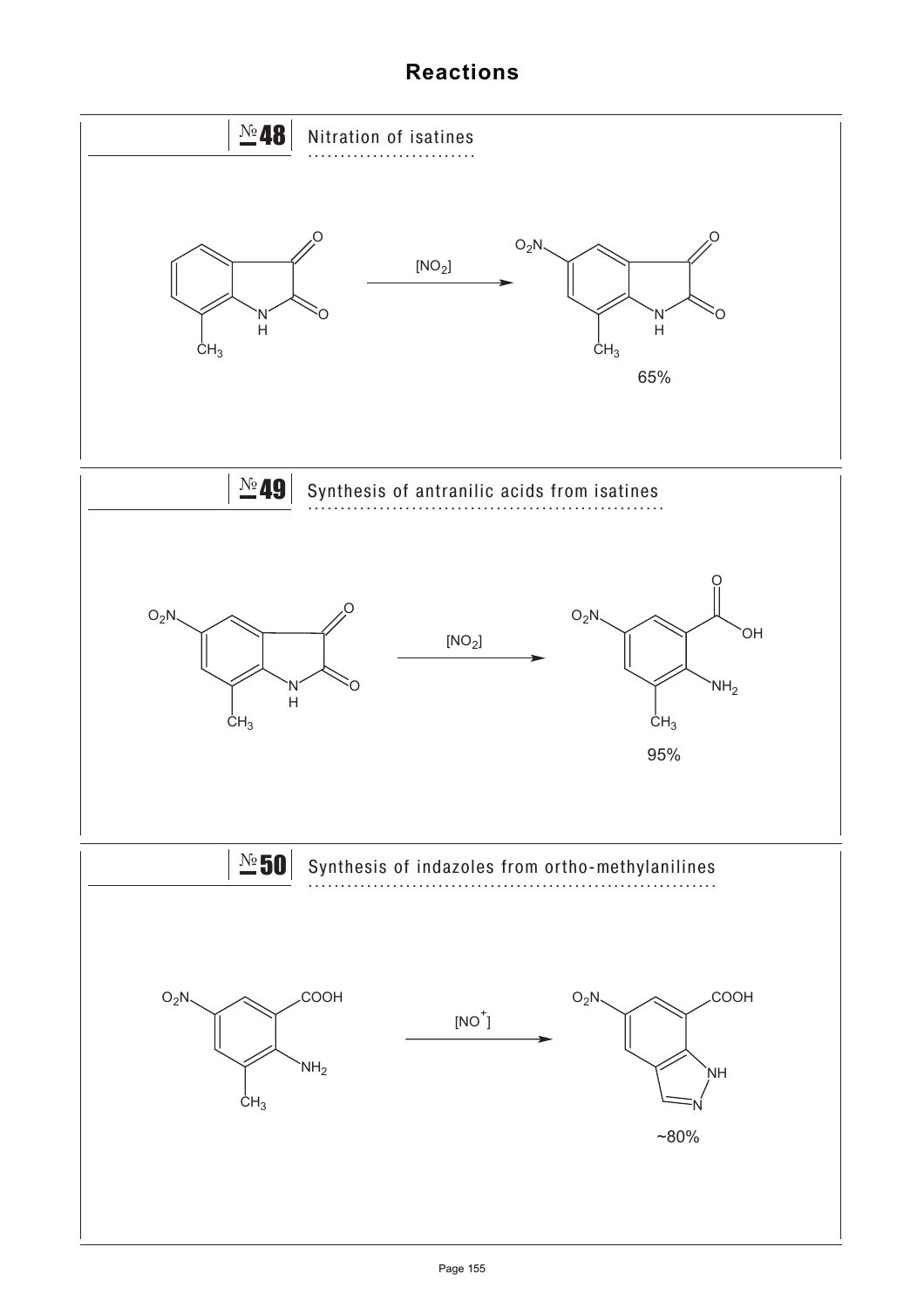